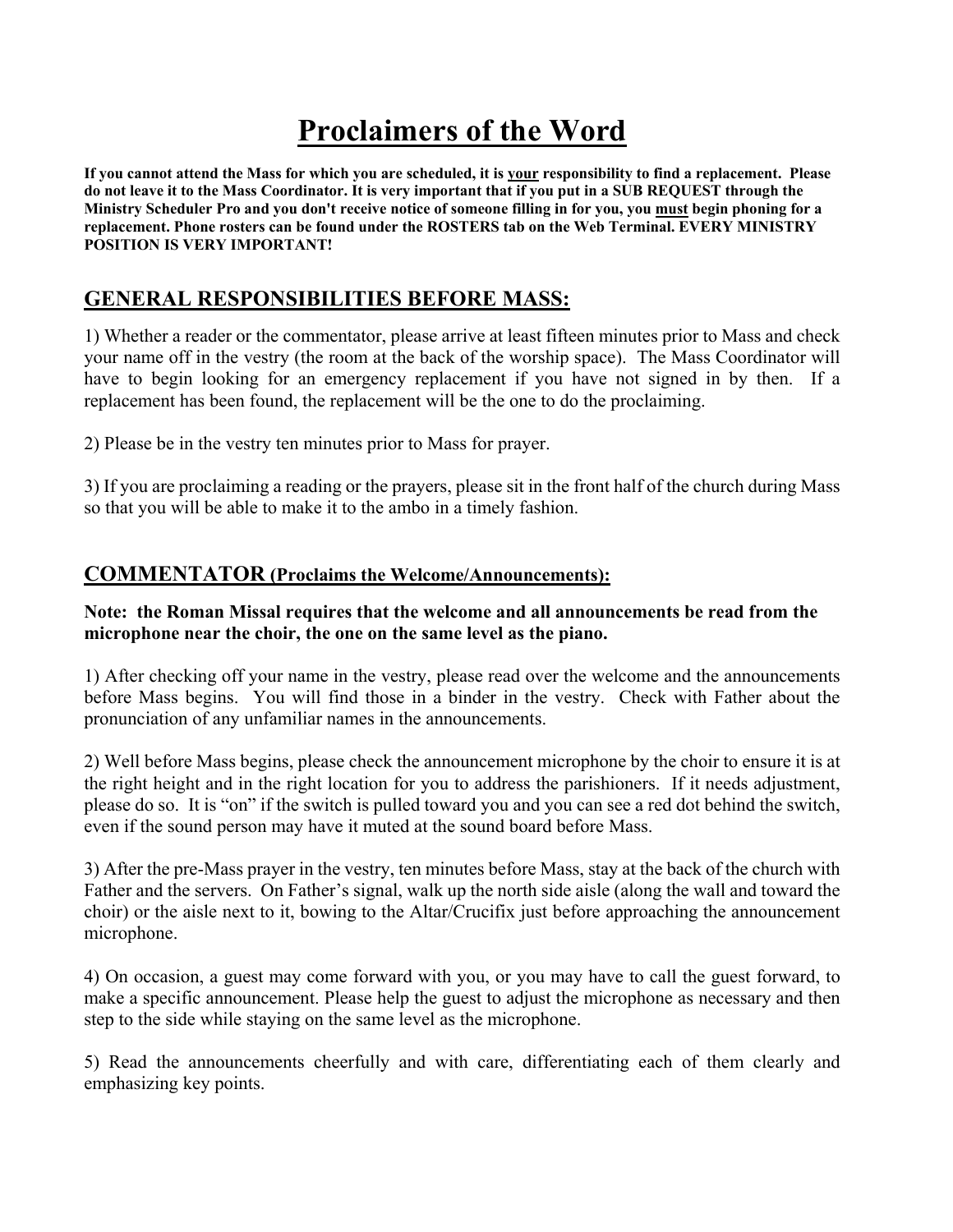6) Remember that inviting the congregation into silence (as set out at the end of the announcements) is an important part of your ministry.

7) After concluding, return to your seat. If you are seated near the centre aisle or on the *south* side of the church, please go around by the *north (choir)* side and take the long way to your seat. That way you will not cross in front of or distract from the Opening Procession.

8) After Mass please return the binder to the vestry.

## **FIRST READER (Proclaims 1st Reading):**

#### **Note: If there is no choir then you will probably read the Psalm, but if there is no choir please confirm that with Father.**

1) Please review the Scripture reading during the week leading up to Mass, reflect on it, and pray for God's help to proclaim well. Check the pronunciation of any words of which you are unsure – there are online pronunciation guides listed at the end of this document. Alternatively, there is a guide in the vestry.

2) If a deacon is participating, he will carry in the Book of the Gospels and you will not be in the procession. If there is no deacon in the procession, then you will carry the Book of the Gospels in procession, following the altar servers with candles, at a reasonable distance. The Book of the Gospels will be in the vestry.

3) Walk with the Book of the Gospels carried high for the congregation to see – but also at a height comfortable for you to manage.

4) Upon reaching the front, and with the Book of the Gospels still carried high, you will proceed to the right of the altar, go up the stairs, go behind the altar, then lay the Book flat on the center of the altar. You will then come back down the stairs, stand beside Father, turn to the altar, bow with Father, and then proceed to your chair.

5) **After** the children have been dismissed and left the main body of the church (if there is children's liturgy), walk forward, bow to the Altar/Cross before going up the stairs, then proceed to the ambo to proclaim. If there is no children's liturgy then, after the opening prayer and after everyone sits down, bow and go to the ambo when everyone sits after the opening prayer.

6) Once at the ambo, please pause, so the people have a moment to get settled. Begin with "A reading from…." Do not say "The first reading…. or the second reading …." Do not read what is printed in red.

7) After you have finished reading, pause for 10 seconds (or pray a Hail Mary silently), then return to your seat. This pause allows everyone to focus on the reading and reflect on its meaning.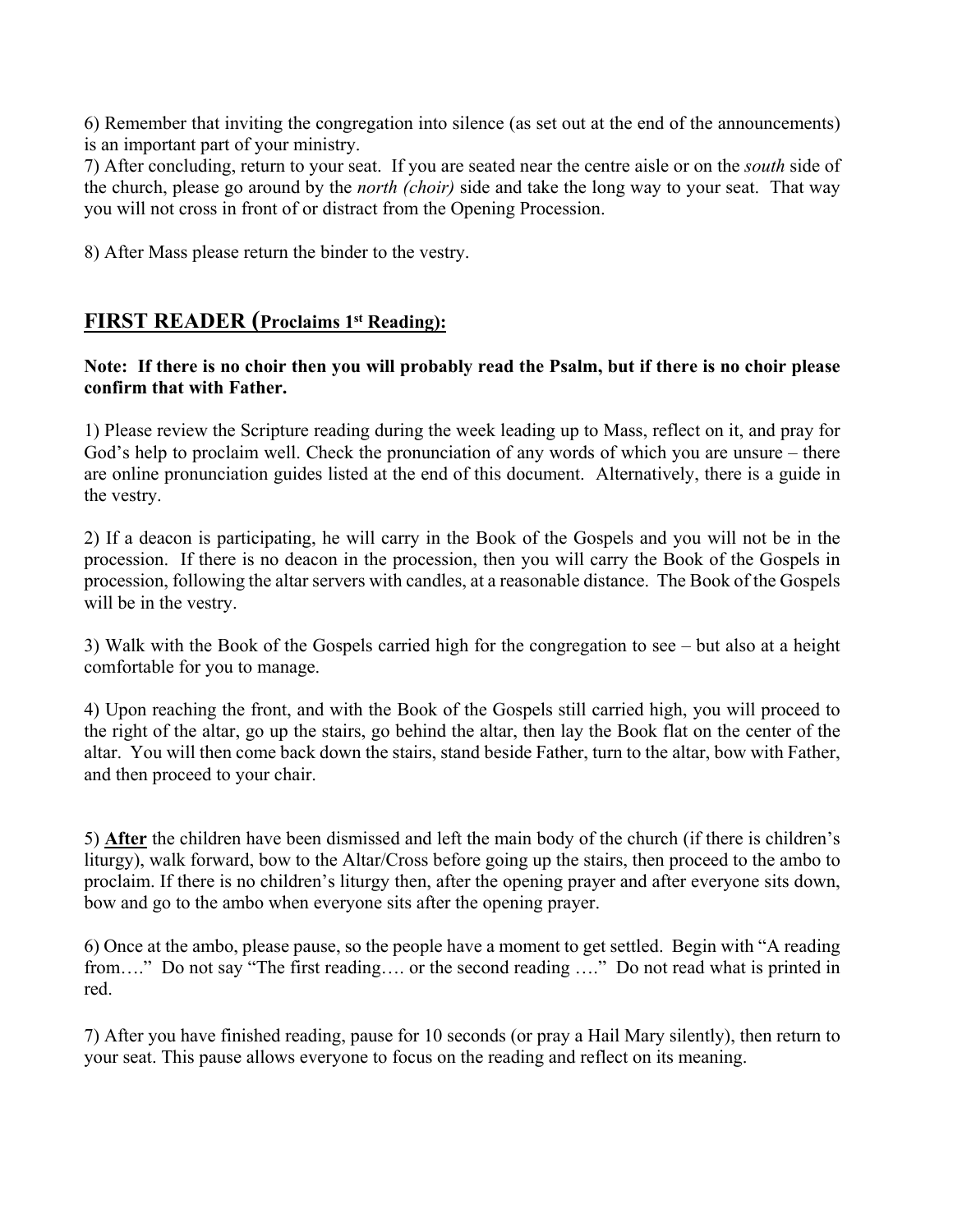8) If you are proclaiming at the 5:00 p.m. or 9:00 a.m. Mass, please return the Book of the Gospels to the Vestry. (After 11:00 a.m. it can remain in front of the ambo). Please remember that you are carrying the Word of God and to carry it respectfully and not pile other items on top of it.

## **SECOND READER (Proclaims 2nd Reading):**

1) Please review the Scripture reading during the week leading up to Mass, reflect on it, and pray for God's help to proclaim well. Check the pronunciation of any words of which you are unsure – there are online pronunciation guides listed at the end of this document. Alternatively, there is a guide in the vestry.

2) After the Psalm is completed, and the Psalmist has moved away from the Ambo, come forward, bow to the Altar/Cross and then proceed to the ambo.

3) Once at the ambo, please pause, so the people have a moment to get settled. Begin with "A reading from…." Do not say "The first reading…. or the second reading …." Do not read what is printed in red.

4) After you have finished reading, pause for 10 seconds (or pray a Hail Mary silently). This pause allows everyone to focus on the reading and reflect on its meaning.

5) After that silence, please close the Lectionary and place it on the shelf under the ambo before returning to your seat.

6) After Mass, please ensure that the Lectionary is returned to the top of the ambo and opened to the readings of the day. Please also ensure any sermon notes are put where they belong.

# **READER OF THE PRAYERS (Proclaims the Prayers of the Faithful):**

#### **Note: the Prayers of the Faithful are read from the ambo.**

1) After checking off your name in the vestry, please read over the Prayers of the Faithful, before Mass begins. You will find those in a binder in the vestry – not the same binder as the one holding the announcements. Check with Father about the pronunciation of any unfamiliar names in the prayers.

2) You read the Prayers of the Faithful after the Creed, however, you need to get to the microphone just after the Creed ends and before Father finishes the first part of the Prayers of the Faithful.

3) Start to make your way to the ambo just before the Creed is finished and while Father is praying the prayer before the intercessions, so that you arrive at the ambo just before he finishes. Leave enough time to bow to the Altar/Cross before going up to the ambo.